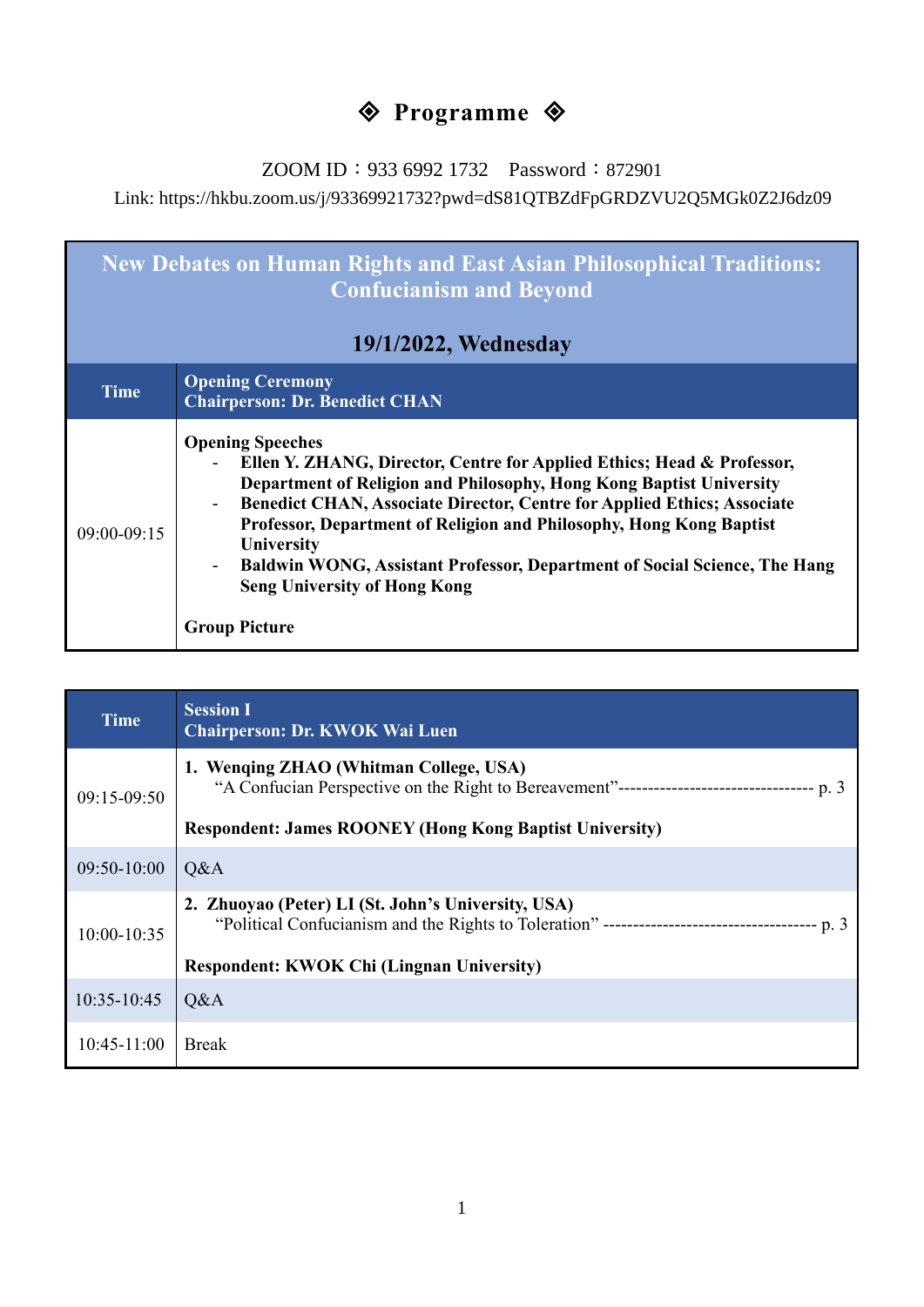| <b>Time</b>   | <b>Session II</b><br><b>Chairperson: Dr. George MAK</b>                                                                                      |
|---------------|----------------------------------------------------------------------------------------------------------------------------------------------|
| $11:00-11:35$ | 3. Ellen ZHANG (Hong Kong Baptist University)<br>"The Challenge of Group Rights: A Buddhist Perspective" ------------------------------ p. 4 |
|               | Respondent: Chris Man-Kong LI (UOW College Hong Kong)                                                                                        |
| $11:35-11:45$ | Q&A                                                                                                                                          |
| $11:45-12:20$ | 4. William SIN (The Education University of Hong Kong)<br><b>Respondent: Andrew BRENNER (Hong Kong Baptist University)</b>                   |
| $12:20-12:30$ | Q&A                                                                                                                                          |
| $12:30-14:30$ | Lunch                                                                                                                                        |

| <b>Time</b>     | <b>Session III</b><br><b>Chairperson: Prof. ZHANG Jiji</b>                                                                                        |
|-----------------|---------------------------------------------------------------------------------------------------------------------------------------------------|
| 14:30-15:05     | 5. Simon WONG (Hong Kong Baptist University)<br>"Law of the Will <i>(Tian Li)</i> and the Determination of Human Rights" ------------------- p. 6 |
|                 | <b>Respondent: Anselm LAM (The Chinese University of Hong Kong)</b>                                                                               |
| $15:05 - 15:15$ | Q&A                                                                                                                                               |
| $15:15-15:50$   | <b>6. Benedict CHAN (Hong Kong Baptist University)</b><br>"Human Rights to Privacy, Dignity, and Confucianism: Limitations and Beyond" --- p. 7   |
|                 | <b>Respondent: Kevin IP Ka Wai (Hong Kong Baptist University)</b>                                                                                 |
| $15:50-16:00$   | Q&A                                                                                                                                               |
| $16:00-16:15$   | <b>Break</b>                                                                                                                                      |

| <b>Time</b>   | <b>Session IV</b><br><b>Chairperson: Dr. Mark BOONE</b>                                                                                                                                                    |
|---------------|------------------------------------------------------------------------------------------------------------------------------------------------------------------------------------------------------------|
| $16:15-16:50$ | 7. Baldwin WONG (The Hang Seng University of Hong Kong)<br>"A Right to Etiquette: A Discussion of Workplace Rights from a Xunzian Perspective" – P. 8                                                      |
|               | Respondent: WONG Muk Yan (The Hang Seng University of Hong Kong)                                                                                                                                           |
| $16:50-17:00$ | Q&A                                                                                                                                                                                                        |
| 17:00-17:35   | 8. Pak hang WONG (H&M Group Sweden)<br>"Epistemic Rights, Human Rights, and Confucian Epistemology" ------------------------- P. 9<br><b>Respondent: Andy WONG (The Hang Seng University of Hong Kong)</b> |
| 17:35-17:45   | Q&A                                                                                                                                                                                                        |
| 17:45-18:00   | <b>Closing Remark</b>                                                                                                                                                                                      |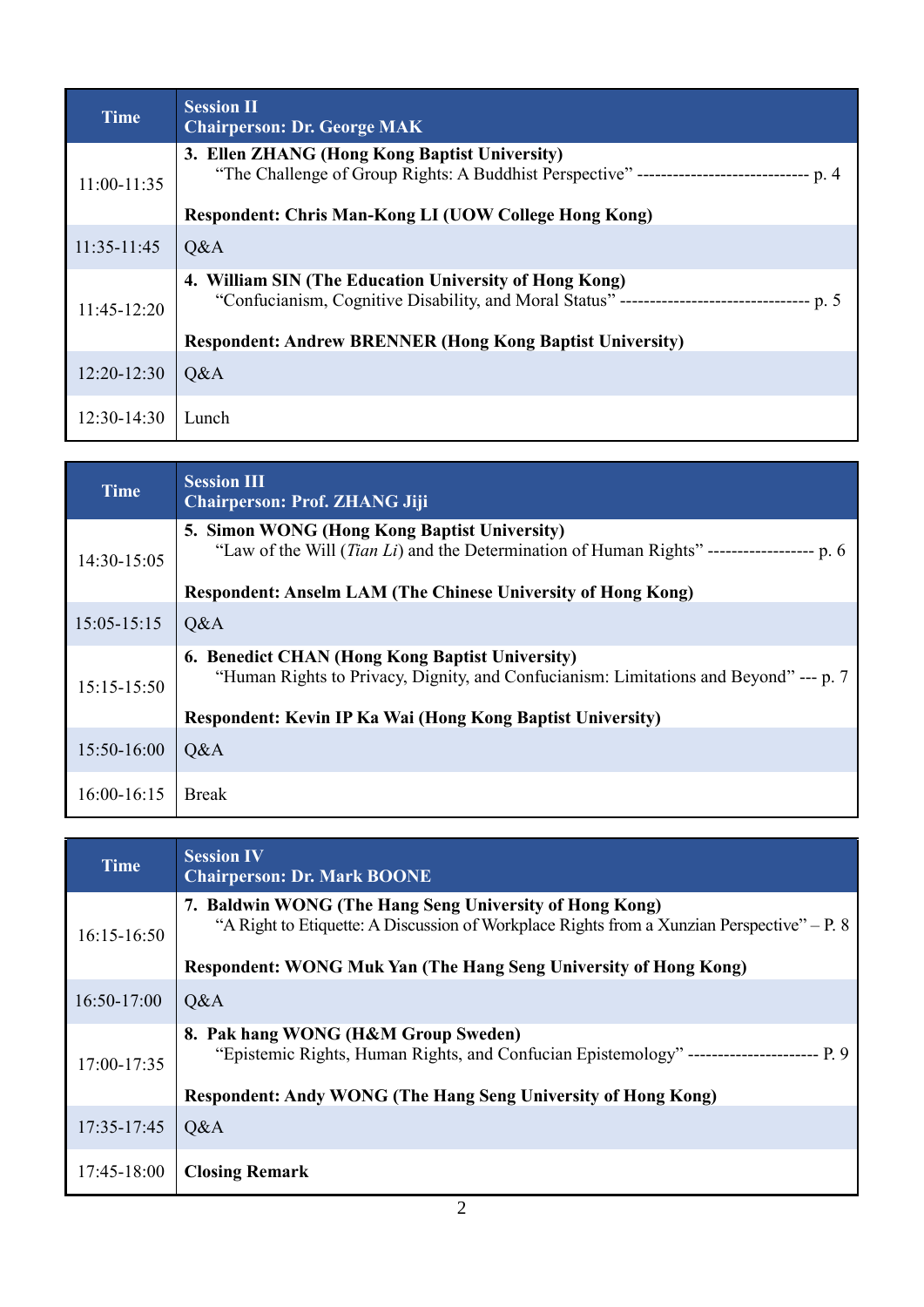### **Session I**

### **A Confucian Perspective on the Right to Bereavement Wenqing ZHAO (Whitman College, USA)**

There have been sizable discussions over whether one is entitled to time off from work when becoming a parent to a child, namely the right to parental leave. However, not much has been said about whether we should have the right to take time off to grieve when we lose a parent. In this paper, I reconstruct a classical Confucian argument for the right to bereavement. Classical Confucianism advocates for a societal structure that supports extended periods of time in which people focus on grieving the losses of close family members, especially elderly parents and grandparents. In the eyes of classical Confucian philosophy, it is both necessary and good to take time to focus on ritualized rumination over the deceased. Moreover, the society as a collective has a stake in the issue, and the government is obligated to provide the proper structural support for the time and space to bereavement. When translated into contemporary Western political language, this constitutes a right to bereavement. The classical Confucian perspective is particularly valuable as it sheds light on this often-neglected aspect of human life in Western political discourse.

# **Political Confucianism and the Rights to Toleration**

**Zhuoyao (Peter) LI (St. John's University, USA)**

Recent Confucian political theories have often taken for granted the public support for a Confucian state. On the one hand, comprehensive political Confucianism argues that the state should publicly endorse Confucianism. On the other hand, moderate political Confucianism suggests that Confucian values and ideals should at least serve as the source of political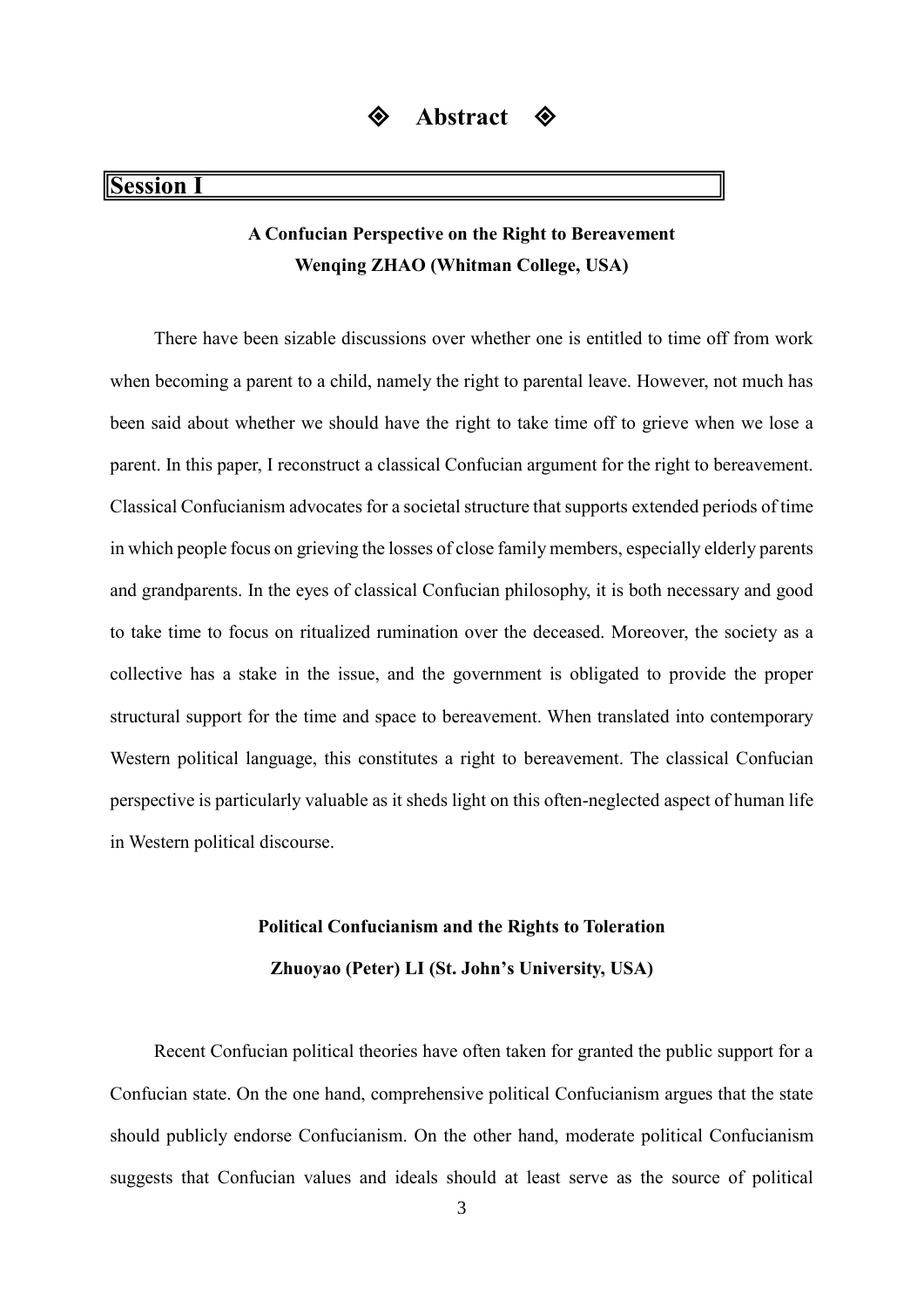imagination in East Asian societies. What both sides have neglected is the prospect of non-Confucian citizens and their rights to toleration for their non-Confucian identities and ways of life. In this paper, I will argue that it is unclear how comprehensive political Confucianism can make room for non-Confucian citizens' rights to toleration. Furthermore, I will show that moderate political Confucianism cannot meaningfully support non-Confucian citizens' rights to toleration without adopting some form of political neutrality. Specifically, I will distinguish between a strong view of political neutrality that requires public reason that is not associated with any comprehensive doctrine, and a weak view of political neutrality where political decisions are based on freestanding values widely shared among many comprehensive doctrines. I will argue that meaningful support of non-Confucian citizens' rights to toleration in a Confucian society requires at least the weak view of political neutrality, which effectively sets the limit for how Confucian a Confucian state can be without sacrificing non-Confucian citizens' rights to toleration.

#### **Session II**

### **The Challenge of Group Rights: A Buddhist Perspective Ellen ZHANG (Hong Kong Baptist University)**

Human rights, inscribed as international law through the UN's Universal Declaration of Human Rights in 1948 and subsequent human rights conventions, aims to protect the individual against powerful institutions of the state, society, religion, or others. The concept of rights is built on individual dignity, autonomy, and self-determination. In recent decades, the notion of individual rights has been extended to emphasize more on collective legal entities and collective rights in terms of race, gender, class, or nation. In this paper, I will approach the problem of collective rights or group rights in human rights from the Buddhist ideas of dharma, karma, and the principle of causality.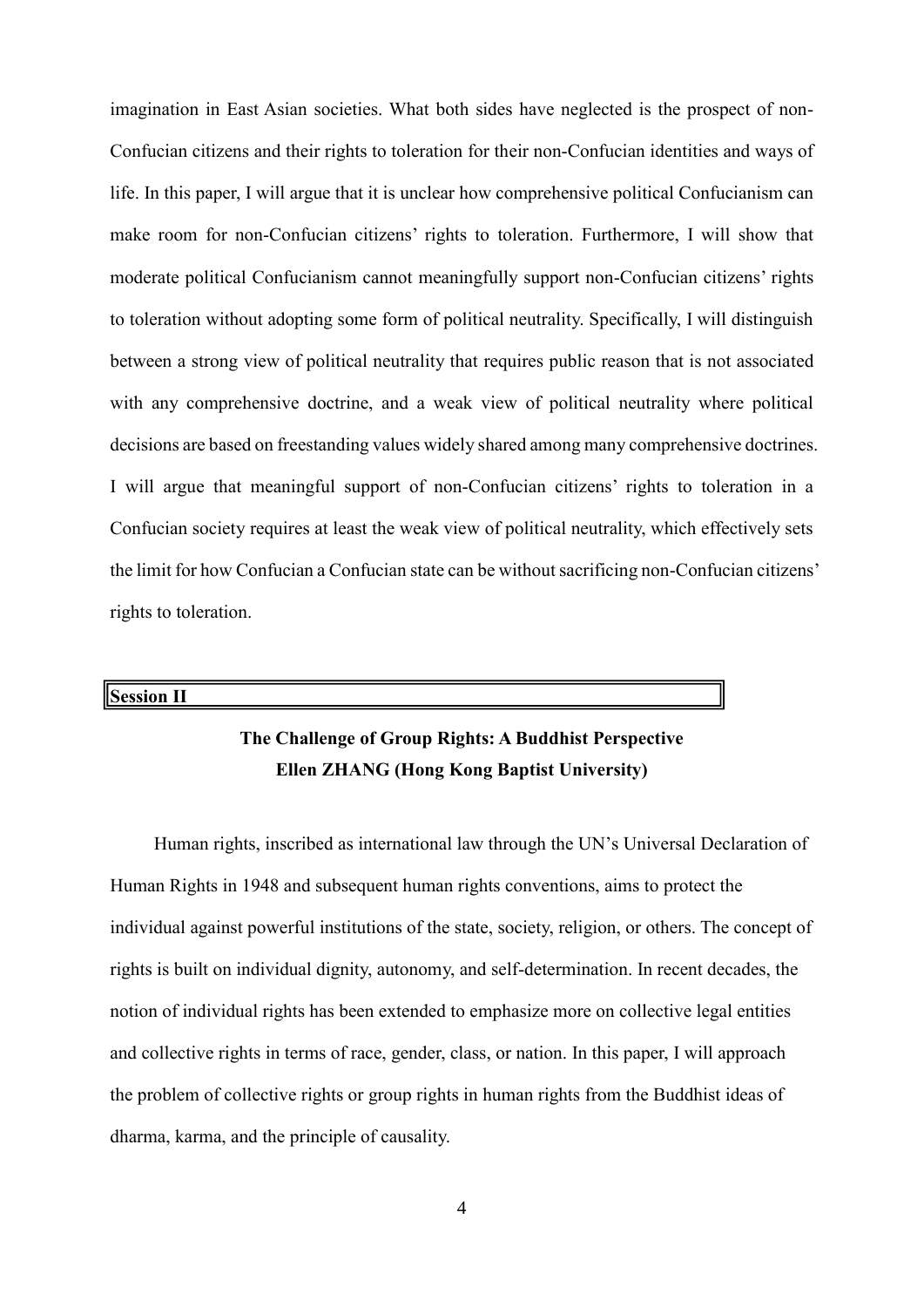# **Confucianism, Cognitive Disability, and Moral Status William SIN (The Education University of Hong Kong)**

It is central to all declarations and charters of human rights that people would not be discriminated for being old. The criteria of healthcare distribution, therefore, must not contain reference to people's cognitive performance that typically results from the process of aging. However, it would not violate anyone's rights if we disregard only the claims of those who fail to meet the condition of personhood. Individuals have rights and are worthy of respect insofar as they are autonomous, capable of self-consciousness, and can make rational decisions for their own well-being. For the elderly people who suffer from severe cognitive impairment, they may have lost the ability to understand the meanings of social relationships that were dear to them, the ability to recognise their children, or may confuse about the places and times of their existence. On a certain "individually-based account" of personhood, these elderly people are treading the margins of, if not outside, the realm of rights (McMahan 2002; Korsgaard 1996).

Is it possible to account for the moral status of these cognitively impaired elderly? In this paper, drawing reference from Confucian role ethics, I will explain the moral importance of these individuals who, despite suffering from progressive cognitive impairment, still have "a place in a matrix of relationships embedded in social practices through which the relations acquire meanings" (Kittay 2005; see also Ames 2011). That said, as a "group-based account" of moral status, I think Confucianism would provide a resourceful complement – rather than a counterpart – to the individually-based view.

#### **Reference**

Ames, R. T. (2011). *Confucian role ethics: A vocabulary*. The Chinese University of Hong Kong Press.

Kittay, E., (2005). "At the Margins of Personhood," *Ethics*. 116: 100–31.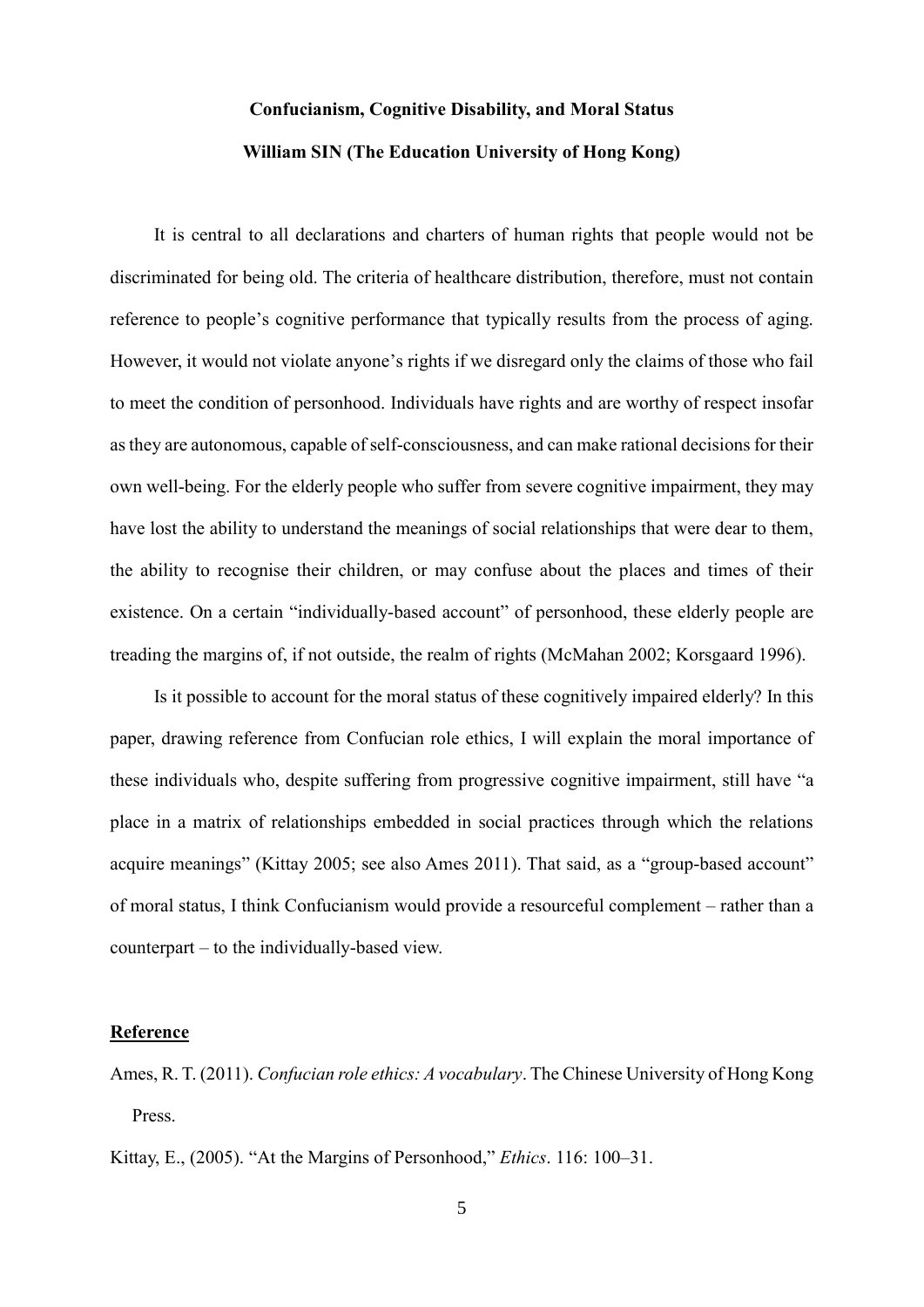Korsgaard, C., (1996). *The Sources of Normativity*. Cambridge: Cambridge University Press. McMahan, J., (2002). *The Ethics of Killing: Problems at the Margins of Life*. New York: Oxford.

#### **Session III**

## **Law of the Will (***Tian Li***) and the Determination of Human Rights Simon WONG (Hong Kong Baptist University)**

In the debate of the applicability of human rights in Asian countries, a vaguely defined notion of "Asian values" is often invoked in defense of the reluctance of some Asian countries to fully accommodate the dominant political paradigm of human rights, which largely has its historical origin in the West. Amidst the various interpretations of "Asian values" in the debate, Confucianism is often considered one of the most important cultural legacies and philosophical doctrines from which the values are derived. This paper does not attempt to resolve the apparent conflicts between the so-called "Asian values" and the dominant paradigm of human rights. Instead, the paper will argue that in a more philosophical interpretation of the Confucian tradition, the doctrine is not only compatible with the current paradigm of human rights but may also shed light on our understanding of the nature of human rights. First, by focusing on the law of the will, or *Tian Li*, Confucianism makes possible a renewed understanding of the justification of human rights from the perspective of a moral will. Second, the renewed understanding first point in turn offers a more convincing account of the relationship between the traditional and non-traditional human rights. Third, the Confucian interpretation of human rights also offers a more comprehensive and defensible account of the fundamental nature of the various international declarations and treaties on human rights and the necessary principles in their enforcement on an international level. To illustrate the three points more clearly, the paper will turn to the example of the human right to privacy and argue that, from the perspective of Confucianism, privacy right may rightly be considered a human right and its nature should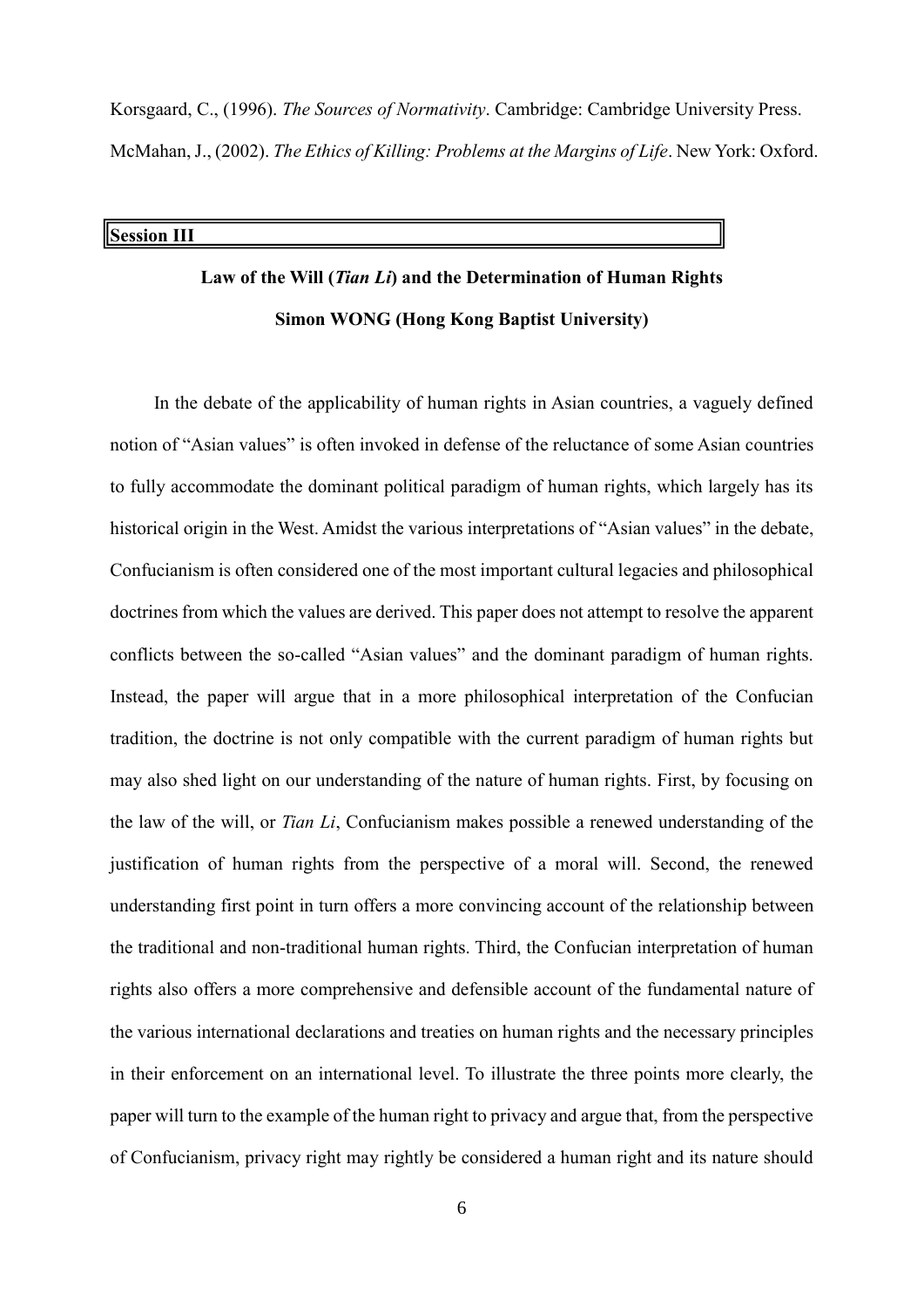be understood under a more dynamic framework than an overly rigid separation between traditional and non-traditional human rights.

### **Human Rights to Privacy, Dignity, and Confucianism: Limitations and Beyond Benedict CHAN (Hong Kong Baptist University)**

In this big data era, our information may easily be found on the internet and revealed to others without our consent. How to handle and balance the conflict between privacy and surveillance is a topic that everyone should think about. One way to deal with the moral issues of privacy and technology is by the rights talk. Although privacy is mentioned in international documents as a kind of civil and political rights, privacy rights are usually not considered as traditional human rights and it is open for debate whether moral human rights to privacy exist. While the debates are still ongoing in the West, this paper focuses on how to use Confucianism to contribute to the discussions on human rights and privacy, and what is the limitations of such a Confucian approach. Some Confucian notions like the concept of privacy, especially 'Szu" (Private) and "Yin" (Hide), will be discussed. Another focus is the Confucian debate on the concept of dignity and human rights. There is a debate about whether the Confucian notion "Tian Jue" (Nobility of Heaven) is similar to the concept of dignity. I argue that if we hold a minimal and pluralistic framework of human rights, then it is possible to embed some Confucian notions into the debate of human rights to privacy. Yet this approach has limitations. It is open for different Confucian interpretations, and it does not imply the traditional senses of human rights. To make this approach useful, we need to go beyond traditional ways to discuss Confucianism and human rights. I use some practical privacy issues in the Covid-19 pandemic to illustrate my arguments.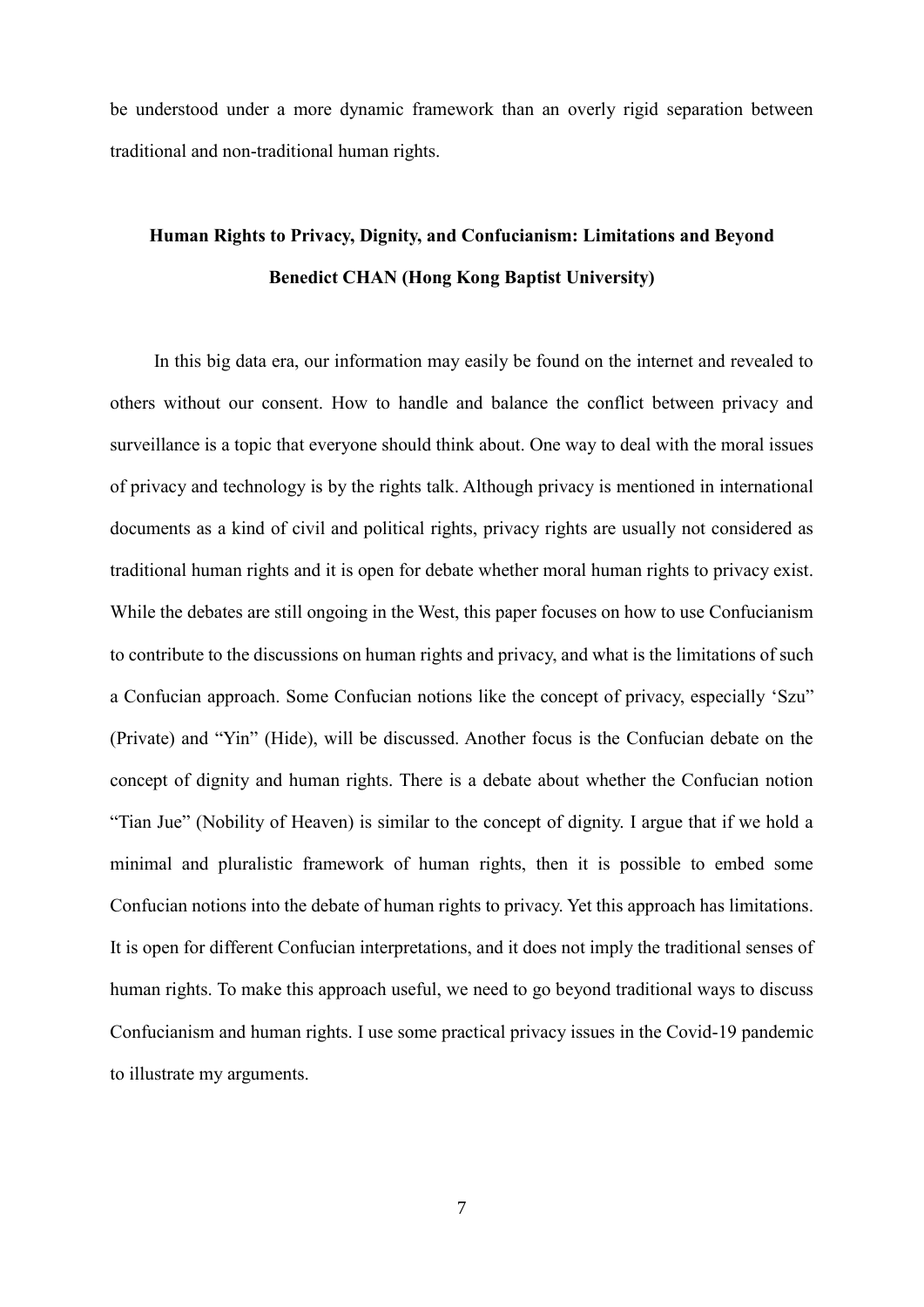# **A Right to Etiquette: A Discussion of Workplace Rights from a Xunzian Perspective Baldwin WONG (The Hang Seng University of Hong Kong)**

Scholars have long argued that workplace rights are important human rights and ought to be statutorily recognized. However, they usually focus on freedom of collective bargaining, abolition of forced labor, and freedom from discrimination (Kolben 2009). In this article, I argue that the recent discussions on workplace rights overlook the harm of "rude boss". We could imagine a rude boss, like Steve Jobs, that is mean and cruel to his employees, though he still respects employees' workplaces rights. This kind of rude boss is harmful to a democratic society because they create a disrespectful ethos in the workplace. Working in such an environment, citizens would get used to unequal social relationships and disrespectful ways of treating others. This weakens the civic virtues of citizens, such as mutual respect and civility, and thus undermines the stability of a democratic society. I, therefore, argue that workplace rights should include *a right to etiquette*. An ancient Chinese thinker Xunzi's (310-235BC) analysis of etiquette is helpful here (Olberding 2015; Yang 2021). I shall reconstruct two arguments of Xunzi and show that civic virtues can be strengthened by working in an environment that etiquette is commonly practiced. First, etiquette can protect powerless workers from microaggressions. Due to reciprocity, workers are then more willing to treat others civilly. Secondly, etiquette can tame and transform natural desires and impulses. Through the day-byday practice of etiquettes, treating others respectfully can become a kind of action that workers do unconsciously (Slingerland 2014). In conclusion, the right to etiquette can create a more civil workplace that benefits democracy.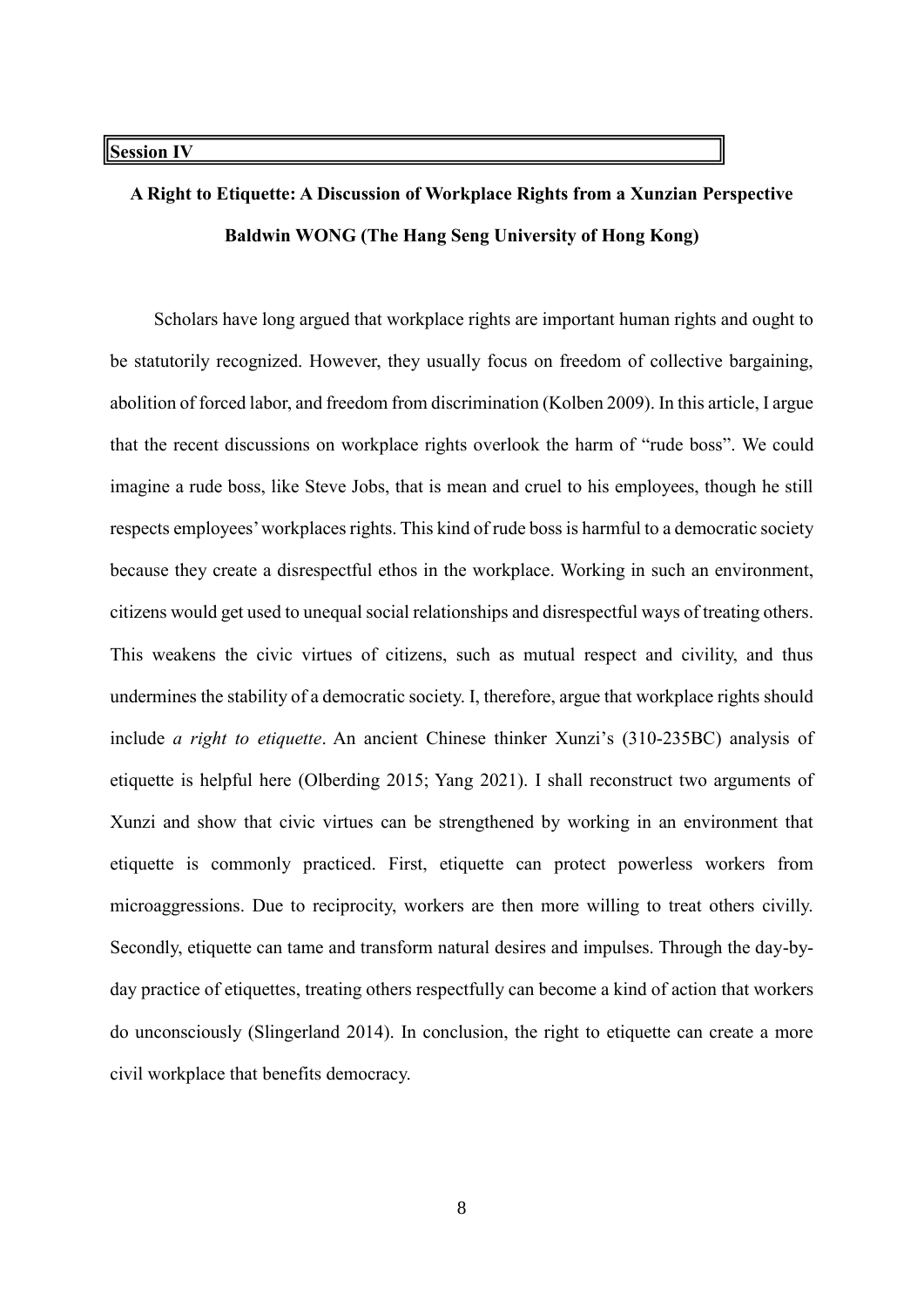#### **Reference**

- Kolben, Kevin (2009), "Labor Rights as Human Rights," *Virginia Journal of International Law* 50(2): 449-484.
- Olberding, Amy (2015), "From Corpses to Courtesy: Xunzi's Defense of Etiquette," *Journal of Value Inquiry* 29: 145-159.
- Slingerland, Edward (2014). *Try not to try: The art and science of spontaneity* (New York: Crown)

Yang, Soon-ja (2021), "Yi as Meaning-Bestowing in the *Xunzi*," *Dao* 20: 115-131.

### **Epistemic Rights, Human Rights, and Confucian Epistemology Pak hang WONG (H&M Group Sweden)**

Recently, Mathias Risse (2021, also see Kerner & Risse 2021, Watson 2018) proposes that epistemic rights should be considered as the fourth generation of human rights as human life moves from an analogue form of life to a *digital(ised*) form of life. Risse argues that in the digital form of life, individuals are engaged primarily as *epistemic actors*, i.e., the knowers and knowns, and that protection of epistemic rights are essential for individuals to exercising epistemic actorhood, thereby living *as individuals* in digital lifeworlds. Based on his account of epistemic actorhood and four values, i.e., welfare, autonomy, dignity, and self-government, Risse outlines a list of (epistemic) rights to be protected as human rights. Both the account of epistemic actorhood and some of the values, e.g., autonomy and self-government, can be and have been challenged from a Confucian perspective, however. This article aims to explore the possibility and plausibility to view epistemic rights as human rights from a Confucian perspective. Drawing on the recent discussion in Confucian epistemology (see, e.g., Hetherington & Lai 2015; DeLapp 2016; Lai 2016), I shall elaborate on a Confucian view of epistemic actorhood and discuss whether such an account affords individuals epistemic rights as well as epistemic rights as human rights.